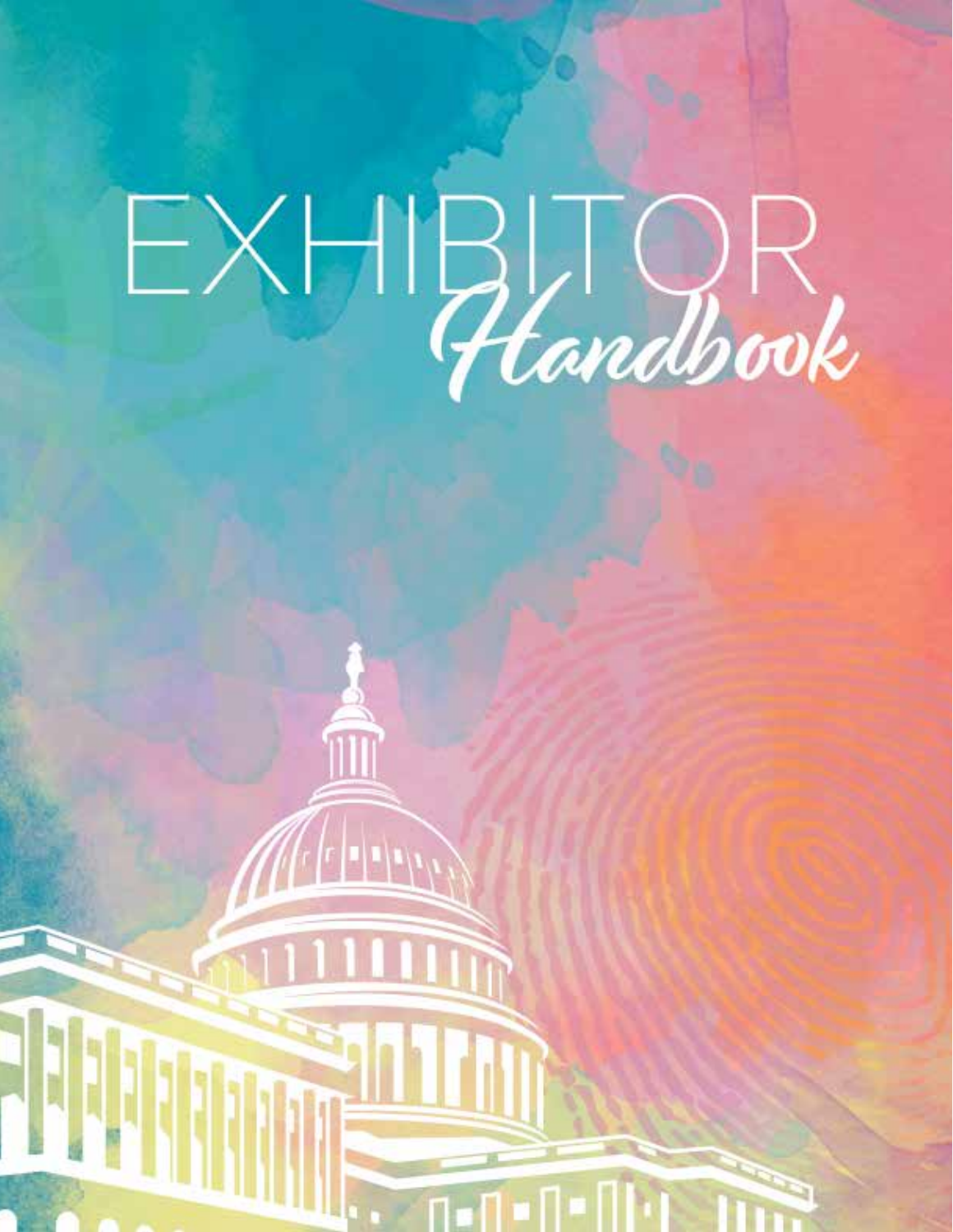| $\sum$ $\prod$ INTERNATIONAL SYMPOSIUM<br>ON HUMAN IDENTIFICATION<br>WASHINGTON D.C.   OCT. 31-NOV. 3, 2022 |  |
|-------------------------------------------------------------------------------------------------------------|--|
|                                                                                                             |  |
|                                                                                                             |  |
|                                                                                                             |  |
|                                                                                                             |  |
|                                                                                                             |  |
|                                                                                                             |  |
|                                                                                                             |  |
|                                                                                                             |  |
|                                                                                                             |  |
|                                                                                                             |  |
|                                                                                                             |  |
|                                                                                                             |  |
| Important Deadlines, Registration and Show Hours  8                                                         |  |
|                                                                                                             |  |
|                                                                                                             |  |
|                                                                                                             |  |
|                                                                                                             |  |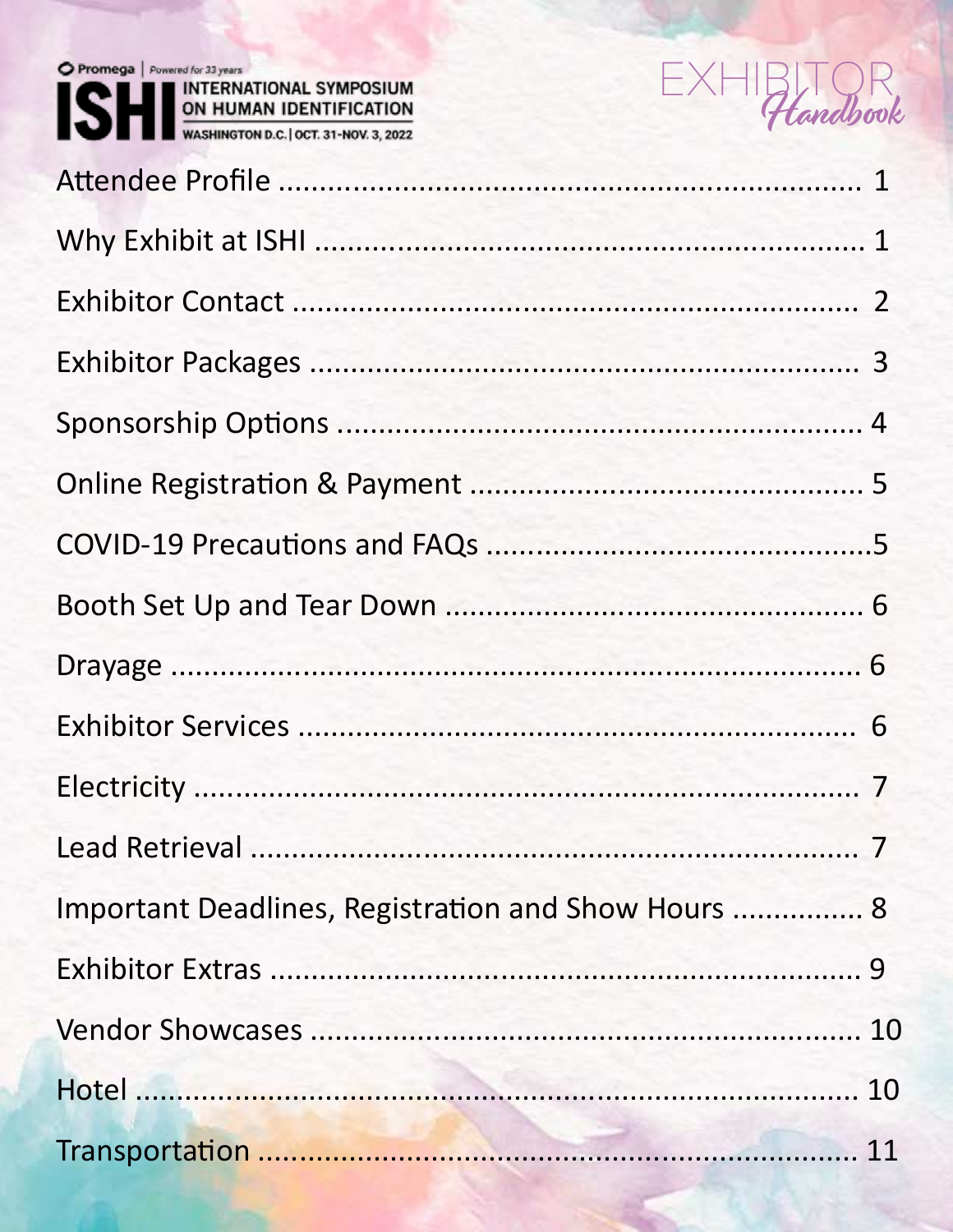ON HUMAN IDENTIFICATION<br>WASHINGTON D.C. | OCT. 31-NOV. 3, 2022



## THE INTERNATIONAL SYMPOSIUM ON HUMAN IDENTIFICATION

For more than 32 years, the International Symposium on Human Identification has provided a forum for forensic practitioners to share information about the latest DNA technologies. From modest beginnings, ISHI has grown to be the largest meeting in the world to focus on DNA forensics and it's applications to human identity.

More than 1,300 people attended our hybrid ISHI 32 conference in 2021, representing 45 countries.

Topics covered during the general session included:

- Use of Genealogical Databases in Criminal Cases
- Massively Parallel Sequencing
- Likelihood Ratio Software
- Rapid DNA Implementation

This year, two scientific poster sessions will be held in the exhibit hall featuring posters covering all aspects of DNA typing. Optional pre and post-conference workshops will explore leadership in the forensic field, using forensic genetic genealogy to solve criminal cases, probabilistic genotyping, and more.

# ATTENDEE PROFILE

Attendees at ISHI are involved in all aspects of DNA typing and come from state, federal and local crime labs in the US and abroad, parentage and testing laboratories, academic institutions, governmental research agencies and policy think tanks. More than 80% of the attendees self-identify as Technical Leaders, Laboratory Directors, DNA Analysts or Scientists.

## WHY EXHIBIT AT ISHI

#### **Your customers attend.**

The International Symposium on Human Identification brings together leading experts in the field of forensics to learn, share and network. Many of these activities take place on the exhibit floor, with breakfast, lunch, breaks and poster sessions all held in the exhibit area. The exhibit floor is designed to draw traffic to all corners of the hall, with an interactive passport game to encourage booth traffic.

Your exhibit pass allows you full access to the general session talks and networking events like the Welcome Reception and the off-site event on Wednesday evening.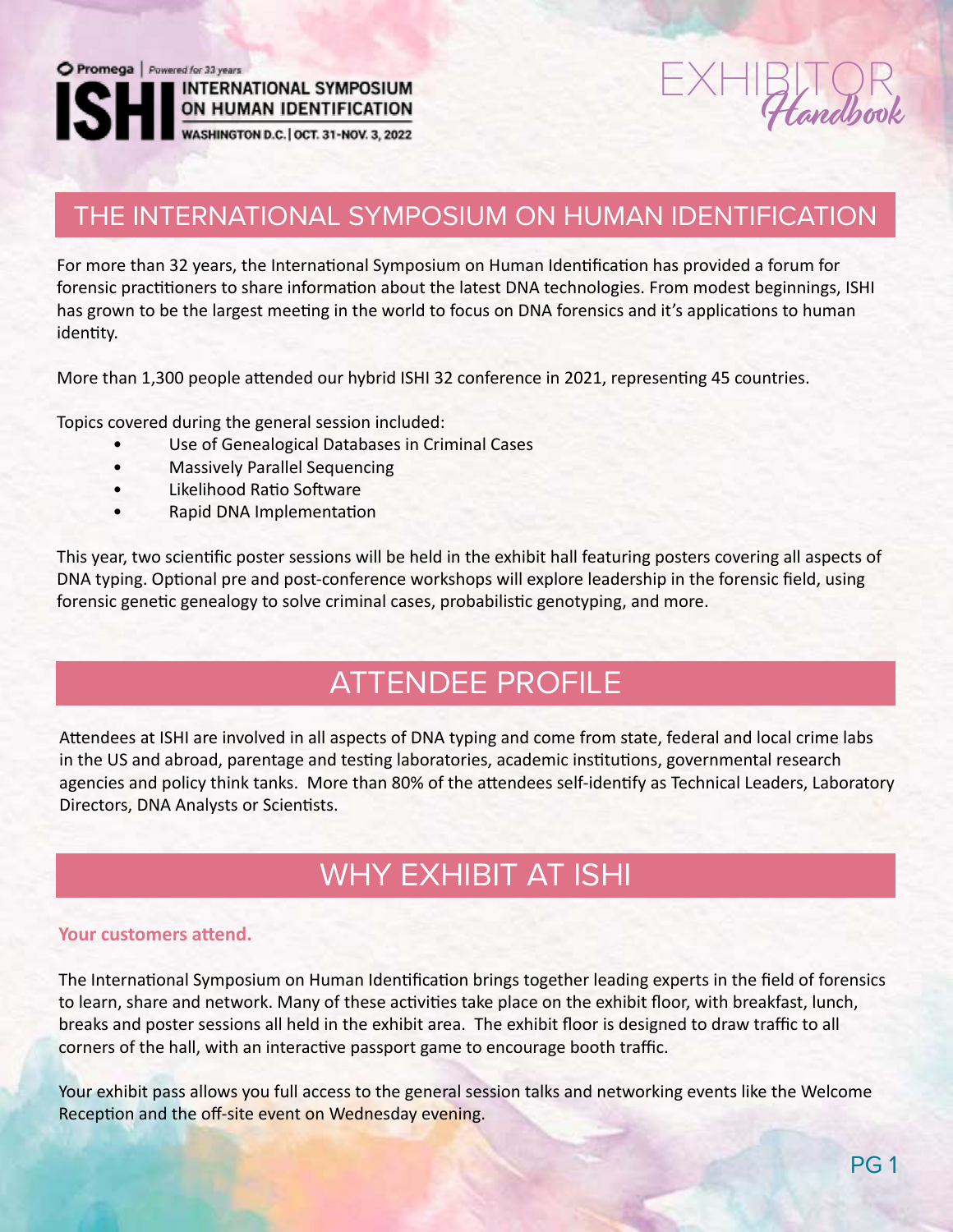



#### **You'll get your message out.**

Your exhibit at ISHI includes plenty of exposure to attendees before the meeting even begins. Each exhibitor receives an enhanced digital profile linked from the official conference website to included a description, logo, and an unlimited number of photos, videos, and links to pdf downloads. Exhibitors are also able to list booth staff members for attendees to connect with before the show. Your company will also be listed on the mobile app and virtual platform for the conference.

#### **Your competitors attend.**

Nearly every product or service relevant to the DNA forensics industry is represented at ISHI. These include:

- 
- 
- Automation Equipment Microscopes
- 
- DNA Typing Systems Phenotyping
- 
- **Evidence Collection •** STR Analysis
- Forensic Genetic Genealogy Sequencers
- 
- Instrument Calibration & Service Workstations
- Advanced DNA Sequencing  **Laboratory Information Management**
- Analysis Software  **Caboratory Monitoring Systems** 
	-
	- Chemicals and Reagents Next Generation Sequencing
		-
	- Equipment Services Specialty Publications & Journals
		-
		-
	- Forensic Service Laboratories Training and Education
		-

## EXHIBITOR CONTACT



Contact Kaylanie Story for questions about sponsorship opportunities or exhibiting at ISHI.

(kaylanie.story@promega.com or 608/210.5883).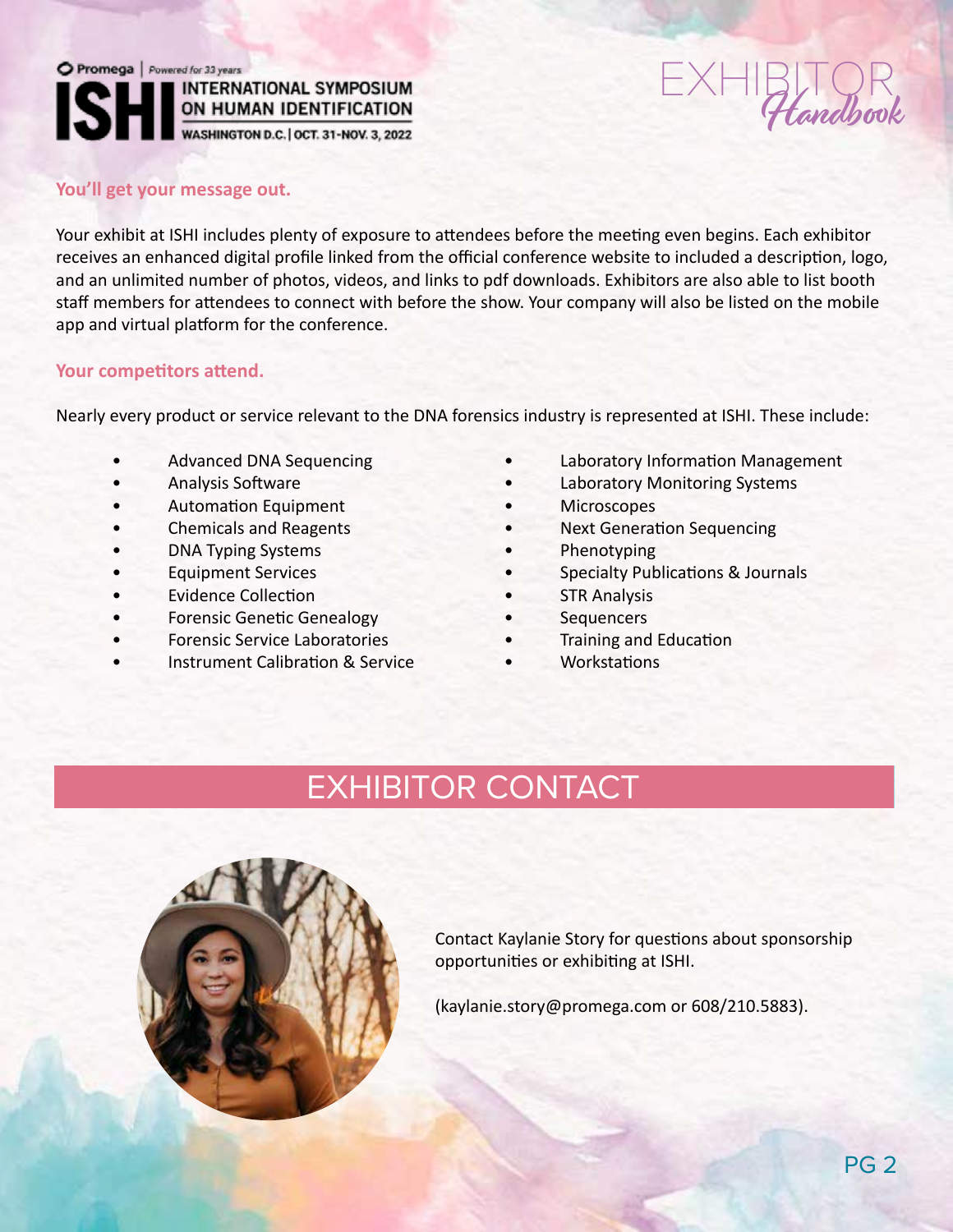# $\sum_{\alpha}$

ON HUMAN IDENTIFICATION<br>WASHINGTON D.C. | OCT. 31-NOV. 3, 2022

# EXHIBITOR PACKAGES

Standard 10 x 10 booths are \$3,100 or \$2,750 for first time exhibitors. A limited number of larger booth spaces are also available. Refer to the interactive exhibitor map on www.ishinews.com to see available spaces and costs.

#### **Each booth includes:**

- 8' high back drape
- 3' high side drapes to separate your space from adjoining booths
- Enhanced digital profile on ISHI website
- Logo and description in mobile application and virtual platform
- An option to record an interview for the ISHI YouTube Channel
- Access to the attendee list within the mobile application
- 11" x 17" company ID sign
- 6' x 30" skirted table
- Two chairs
- One wastebasket

#### **Each booth reserved includes two free full conference registrations allowing:**

- Access to the general session talks
- Welcome Event on Monday evening
- Breakfast on Tuesday, Wednesday and Thursday
- Lunch on Tuesday and Wednesday
- Off-Site Dinner Event

**Exhibit only registrations are not available.** Each exhibitor must be registered to enter the exhibit hall and participate in the conference. Additional registrations are available for \$775 before July 31, 2022 or \$875 after July 31st.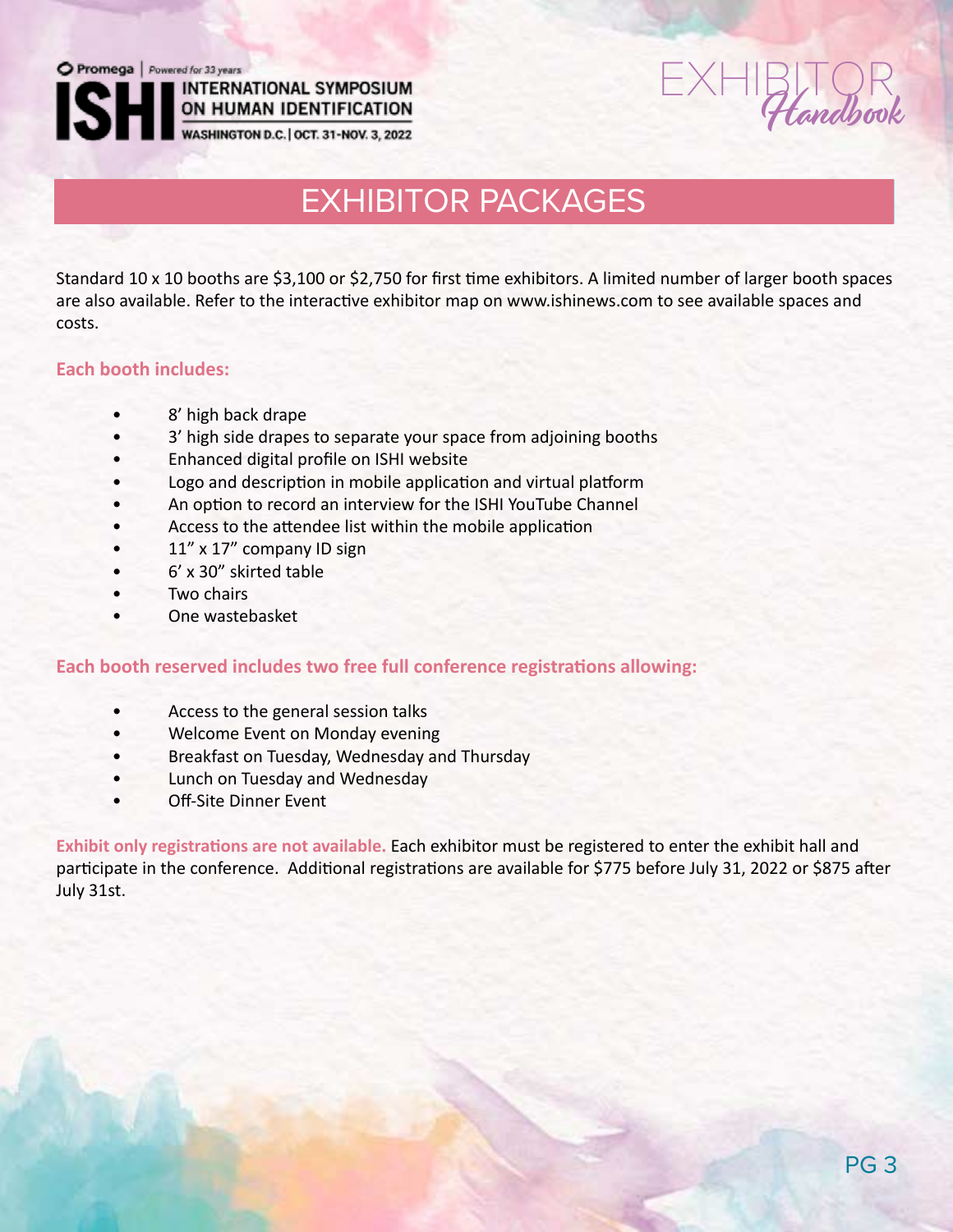Promega | Powered for 33 years

# Extendbook

ON HUMAN IDENTIFICATION<br>WASHINGTON D.C. | OCT. 31-NOV. 3, 2022

**INTERNATIONAL SYMPOSIUM** 

# SPONSORSHIP OPTIONS

## **Gold Sponsorship - \$10,875 (valued at \$12,875)**

- 10' x 20' booth space
- Premium booth placement
- 5 full conference registrations
- Break sponsorship (choice of morning or afternoon break, includes signage)
- Advertorial in the ISHI Report digital magazine (1,500 words)
- 30-second video message to attendees during the General Sessions
- Digital advertisement in ISHI Central in the exhibit hall
- Attendee mailing list with physical mailing addresses
- Banner advertisement in mobile application and virtual platform
- Recognition as sponsor on conference website
- Recognition as a sponsor in email blast to attendees

#### **Silver Sponsorship - \$7,500 (valued at \$8,900)**

- 10' x 20' booth space
- Premium booth placement
- 4 full conference registrations
- 30-second video message to attendees during the General Sessions
- Half-page advertisement in The ISHI Report
- Digital advertisement in ISHI Central in the exhibit hall
- Attendee mailing list with physical mailing addresses
- Banner advertisement in mobile application and virtual platform
- Recognition as sponsor on conference website
- Recognition as sponsor in email blast to attendees

#### **Bronze Sponsorship - \$4,200 (valued at \$4,500)**

- 10' x 10' booth space
- 2 full conference registrations
- Banner advertisement in The ISHI Report
- Digital advertisement in ISHI Central in the exhibit hall
- Attendee mailing list with physical mailing addresses
- Banner advertisment in mobile applicaiton and virtual platform
- Recognition as sponsor on conference website
- Recognition as sponsor in email blast to attendees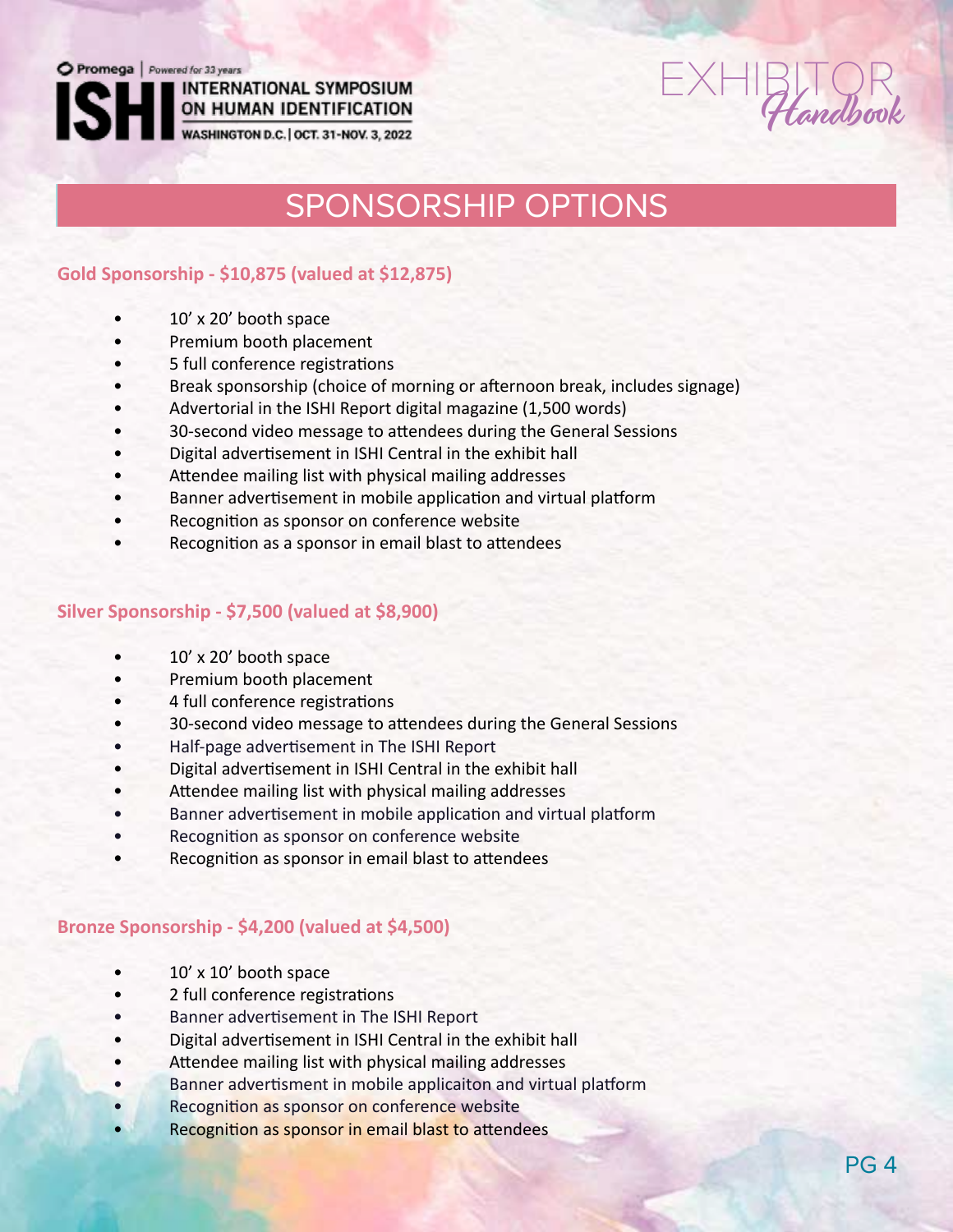ON HUMAN IDENTIFICATION<br>WASHINGTON D.C. | OCT. 31-NOV. 3, 2022

 $EXHIBITQR$ 

# ONLINE REGISTRATION AND PAYMENT

Select your own booth space and sponsorship packages online through www.ishinews.com. The interactive map will allow you to see the cost of the booth spaces, show who your potential neighbors will be, and allow you to purchase your booth. Registration will be processed on a first-come, first-served basis.

After selecting your booth(s), you will be taken to a screen where you can add additional sponsorship items to your order. Upon completion of purchase, you'll be able to fill in your enhanced company profile.

# COVID-19 PRECAUTIONS

The health and safety of our attendees and exhibitors is our top priority. As such, we will work closely with The Gaylord National to minimize risk. An inherent risk of exposure to COVID-19 exists in any public place where people are present. COVID-19 is an extremely contagious disease that can lead to severe illness and death. According to the Centers for Disease Control and Prevention, senior citizens and Guests with underlying medical conditions are especially vulnerable.

You will be required to be vaccinated against COVID-19 to attend ISHI 33. Attendees will be required to upload their vaccine to the CrowdPass application to attend the conference. *\*Please note that requirements may change as the year progresses. Additional communication will be provided as the event date nears.*

#### **What should I do if I am experiencing symptoms of COVID-19?**

If you experience symptoms of, are under self-quarantine orders, or have tested positive for the COVID-19 virus prior to leaving for ISHI, please do not attend the meeting. Similarly, please stay home if you have come into contact with someone who suspects or has confirmed they have contracted the virus and you have not completed any required quarantine periods. We will refund any registration fees paid or transfer your registration to virtual-only, whichever you prefer.

If you have already arrived at the Gaylord National Harbor and experience symptoms, please do not attend ISHI functions. We ask that you separate yourself from other attendees until you are able to return home and to refrain from using shared transportation.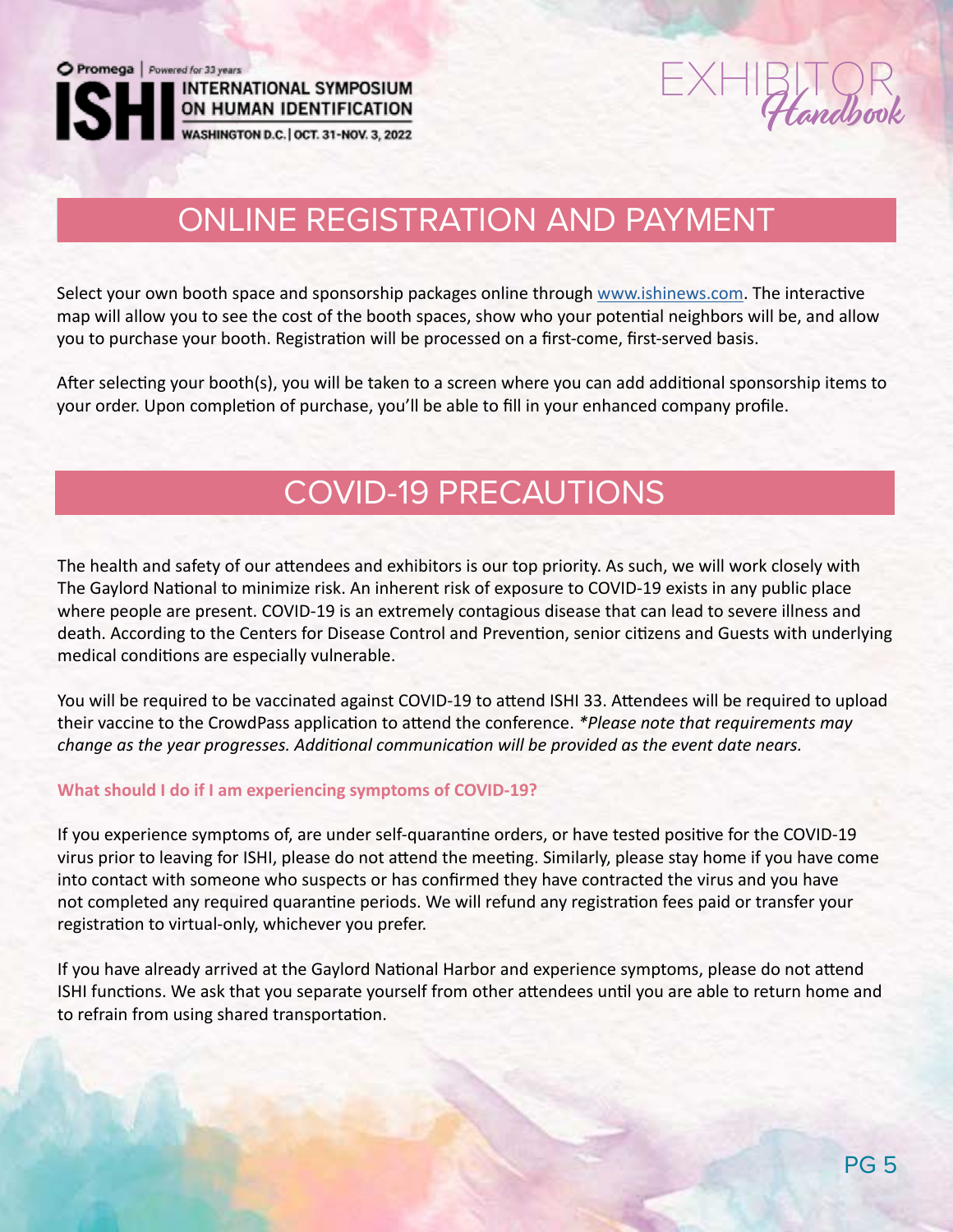ON HUMAN IDENTIFICATION<br>WASHINGTON D.C. | OCT. 31-NOV. 3, 2022

 $EXHIBITQR$ 

# BOOTH SET-UP AND TEAR-DOWN

The exhibit hall will officially open at 10:00am on Monday, October 31, 2022 for booth setup. All exhibitors are encouraged to start their installation as close to 10:00am as possible in order to finish setup by 5:00pm. Your company's freight will be unloaded in the area of your booth. Please make sure your booth set up crew is aware of these timelines.

On Thursday, November 3, 2022, the exhibit hall will close for booth tear down after the mid-morning break. Please do not begin booth tear down prior to this time. Exhibitors are asked to complete breakdown and have freight ready for shipment by 4:00pm on Thursday.

# DRAYAGE

Freeman is the Official Decorator for ISHI 33. You can save money on freight handling charges by planning ahead and making sure that your freight arrives by the dates designated by Freeman. Important timelines, the freight shipping address and other details can be found in the online Exhibitor Services Guide that will be posted on www.ishinews.com/exhibit.

Note: It is very important that all items being shipped to ISHI are labeled with your company name exactly as it is listed on your exhibitor contract to prevent delays or misplaced freight.

# EXHIBITOR SERVICES

Your exhibit space includes a draped 6-foot table, two chairs and a waste basket. Additional items, such as extra chairs, carpet, counters, and cleaning services must be ordered from Freeman. Freeman will be contacting exhibitors in July with additional information on how to order services in their exhibitor kit.

**NOTE**: The exhibit hall is **NOT** carpeted at the Gaylord National. ISHI is not requiring carpeting for booths, and in an effort to be more green, we will not be carpeting the aisles this year. Those who would prefer to have their booths carpeted have the option to order carpet through Freeman's online catalogue.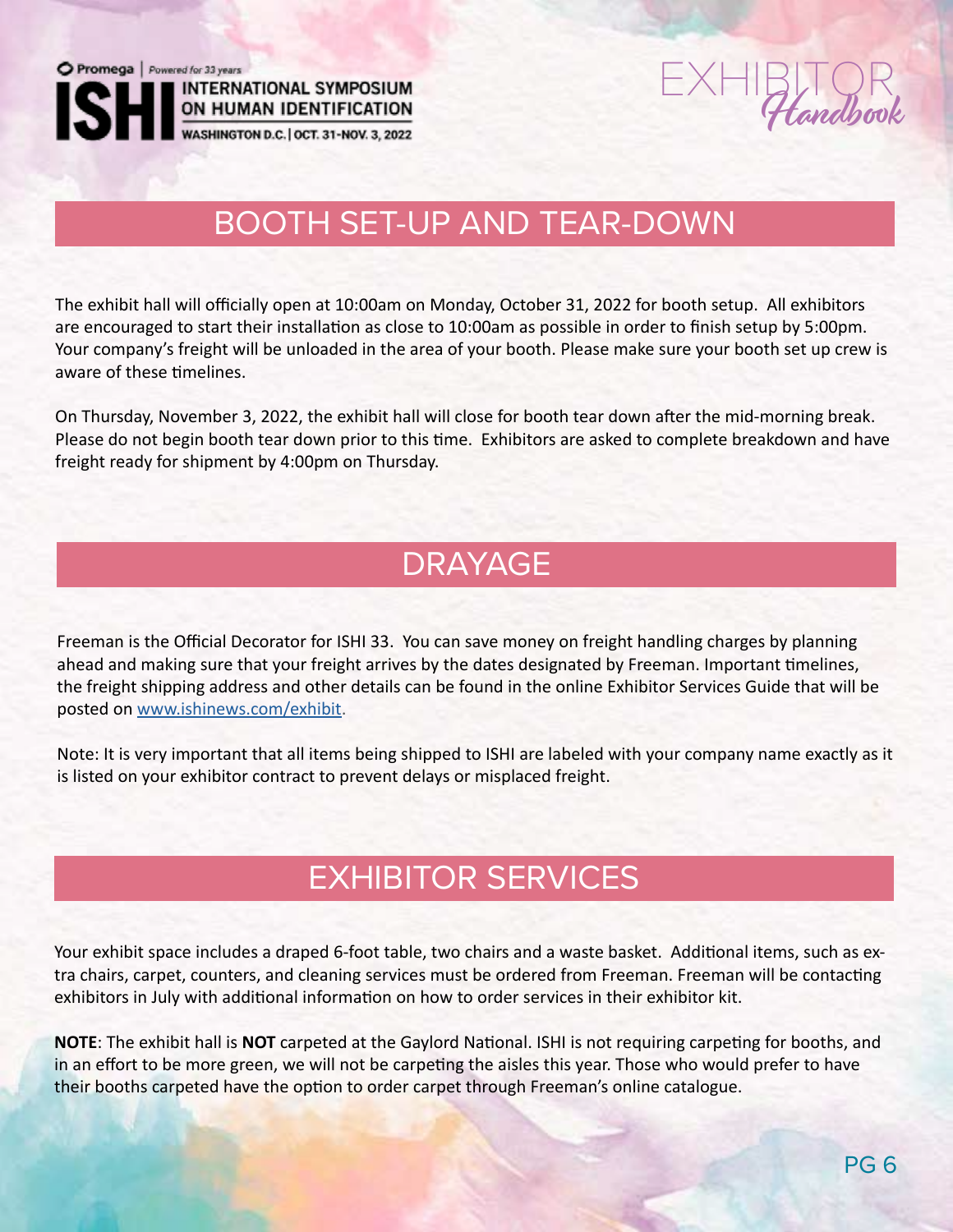Promega | Powered for 33 years

**INTERNATIONAL SYMPOSIUM** ON HUMAN IDENTIFICATION<br>WASHINGTON D.C. | OCT. 31-NOV. 3, 2022

# andhand

# **ELECTRICITY**

Booth electricity must be ordered through Freeman. Advanced pricing is available 14 days prior to the first day of the show. Freeman will provide exhibitors with detailed information for ordering electrical services in the exhibitor kit, due out in July.

# LEAD RETRIEVAL

Cvent will offer lead retrieval services for ISHI 33. Cvent's LeadCapture is an app-based solution allowing exhibitors to connect with potential buyers. Exhibitors will be able to capture and rate leads instantly through the simple application interface, rent handheld scanners, collect custom info to identify qualified buyers, and export leads on demand.

Information will be included in Freeman's exhibitor kit with instructions on how to order your LeadCapture scanner.

#### **Pricing:**

- \$299 if ordered 4 weeks or more pre-show
- \$349 if ordered 2-4 weeks pre-show
- \$399 if ordered within 2 weeks of the show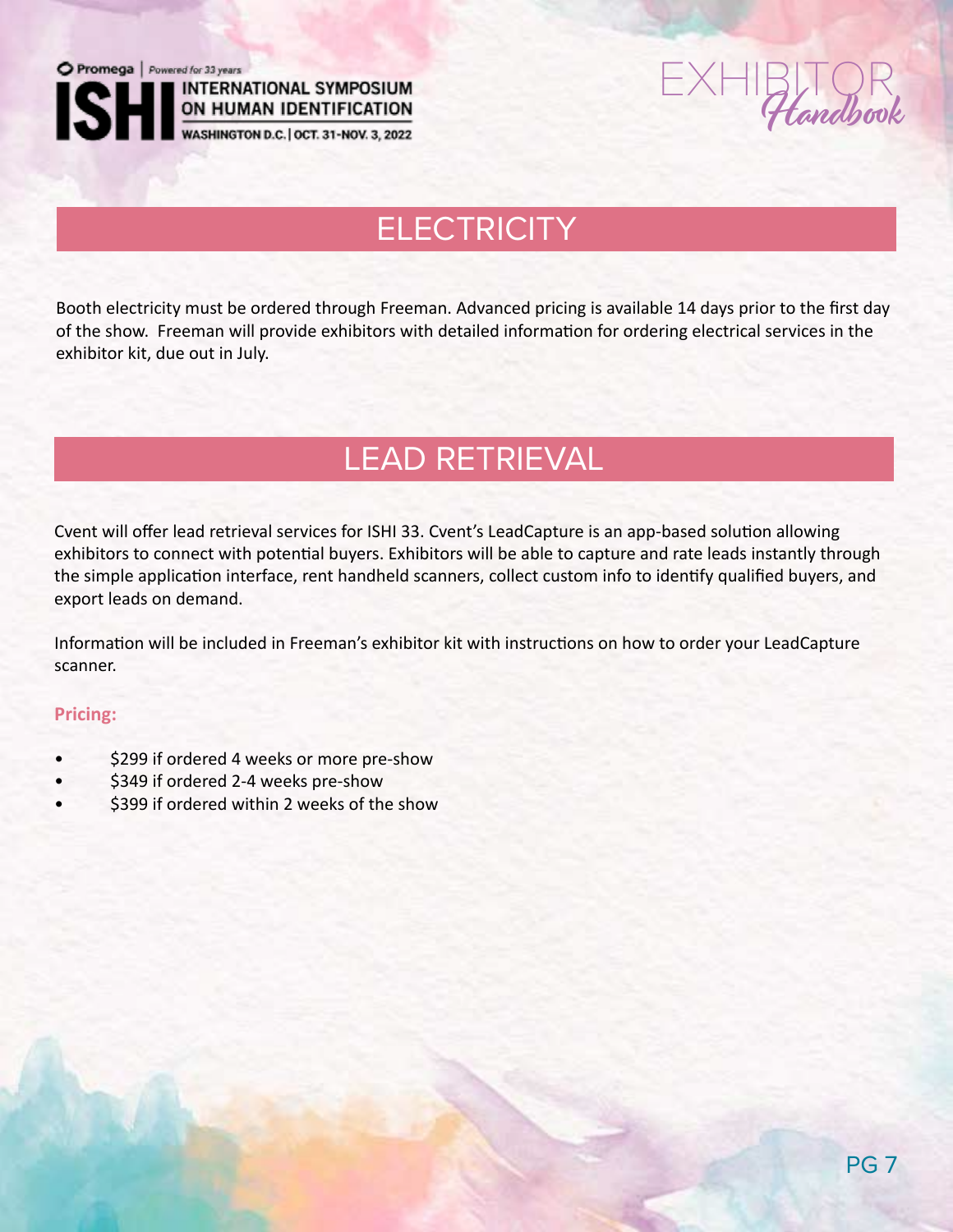ON HUMAN IDENTIFICATION

WASHINGTON D.C. | OCT. 31-NOV. 3, 2022

# $\leftarrow$ Handbook

## IMPORTANT DEADLINES, REGISTRATION, AND SHOW HOURS

#### **Date Task Checklist**

| Feburary 2022      | Registration opens, booth purchases begin                                  |
|--------------------|----------------------------------------------------------------------------|
| July 31, 2022      | All payments due                                                           |
| September 29, 2022 | Room cut off for Gaylord National (rooms subject to availability)          |
| October 3, 2022    | Early deadline for ordering lead scanner                                   |
| October 30, 2022   | Registration desk opens at Gaylord National                                |
| October 31, 2022   | Booth set-up begins in Exhibit Hall at 10:00am, must be complete by 5:00pm |
| October 31, 2022   | <b>Welcome Event</b>                                                       |
|                    |                                                                            |

#### **Booth Set-Up/Tear-Down Dates and Hours**

#### **Date Hours**

| 10:00am - 5:00pm (badge is required) |
|--------------------------------------|
| 10:30am - 4:00pm (badge is required) |
|                                      |

## **ISHI Registration Hours**

October 30, 2022 October 31, 2022 November 1, 2022 November 2, 2022 November 3, 2022

#### **ISHI Exhibit Hours**

November 1, 2022 7:30am - 5:30pm November 2, 2022 7:30am - 5:30pm November 3, 2022 7:30am - 10:30am

#### **Date Hours**

| 7:00am - 2:00pm |
|-----------------|
| 7:00am - 6:00pm |
| 7:00am - 4:00pm |
| 8:00am - 4:00pm |
| 8:30am - 1:30pm |

#### **Date Hours**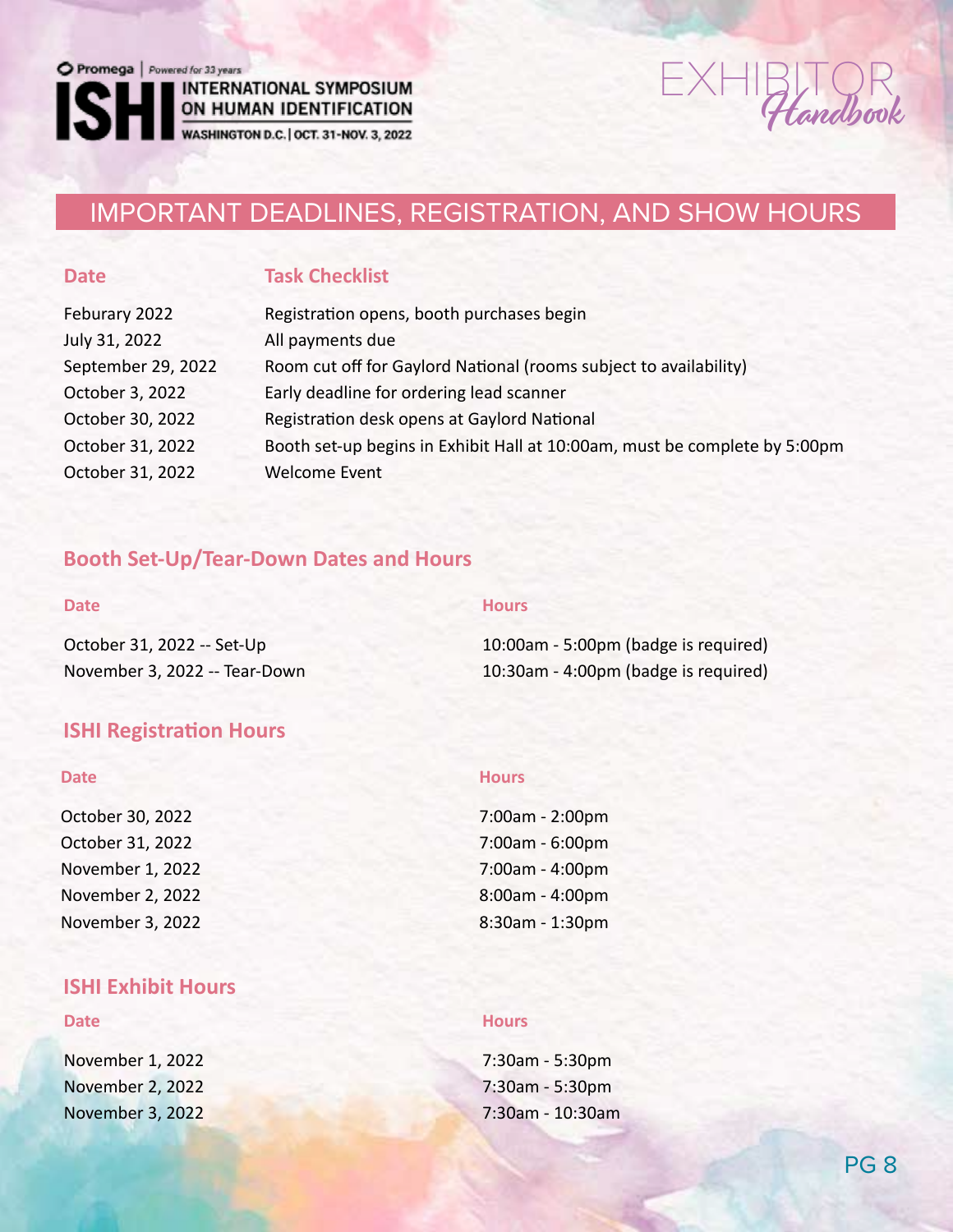**ON HUMAN IDENTIFICATION**<br>WASHINGTON D.C. | OCT. 31-NOV. 3, 2022

 $EXH$ BLI  $Q$ K

# EXHIBITOR EXTRAS

Take advantage of exhibitor extras and show your support for the forensic community. You'll also get your name in front of conference attendees. A variety of options are available ranging from break sponsorship to advertisement in our digital magazine, The ISHI Report. See complete details on www.ishinews.com/ sponsorship. Extras are limited and assigned on a first come - first served basis.

| <b>Item</b>                                    | <b>Price</b> | <b>Includes</b>                                                                                                                                                                                                                                                                                                                                  |
|------------------------------------------------|--------------|--------------------------------------------------------------------------------------------------------------------------------------------------------------------------------------------------------------------------------------------------------------------------------------------------------------------------------------------------|
| <b>Break Sponsorship</b>                       | \$2,500      | Recognition on conference website and printed signage with logo<br>during the appropriate break. Choose between AM and PM breaks.                                                                                                                                                                                                                |
| Advertorial in The ISHI<br>Report              | \$1,500      | Introduce potential buyers to your products and services in a future<br>issue of The ISHI Report. Only one advertorial per issue with a length of<br>1,500 words. The digital magazine will be distributed to an international<br>mailing list of 5,000+ people in the forensic DNA industry and will also<br>be shared on ISHI social channels. |
| Half-Page Ad in The ISHI<br>Report             | \$900        | Choose between the Spring, Summer, or Fall 2022 editions. 728w x<br>300h                                                                                                                                                                                                                                                                         |
| Banner Ad in The ISHI<br>Report                | \$600        | Choose between the Spring, Summer, or Fall 2022 editions. 160w x<br>600h                                                                                                                                                                                                                                                                         |
| Digital Advertisment at<br><b>ISHI Central</b> | \$500        | Display an ad for your company on a digital screen located at ISHI<br>Central in the exhibit hall                                                                                                                                                                                                                                                |
| <b>Pre-Show Mailing List</b>                   | \$300        | Includes physical mailing addresses and may only be used once to<br>promote your company and its exhibition at ISHI.                                                                                                                                                                                                                             |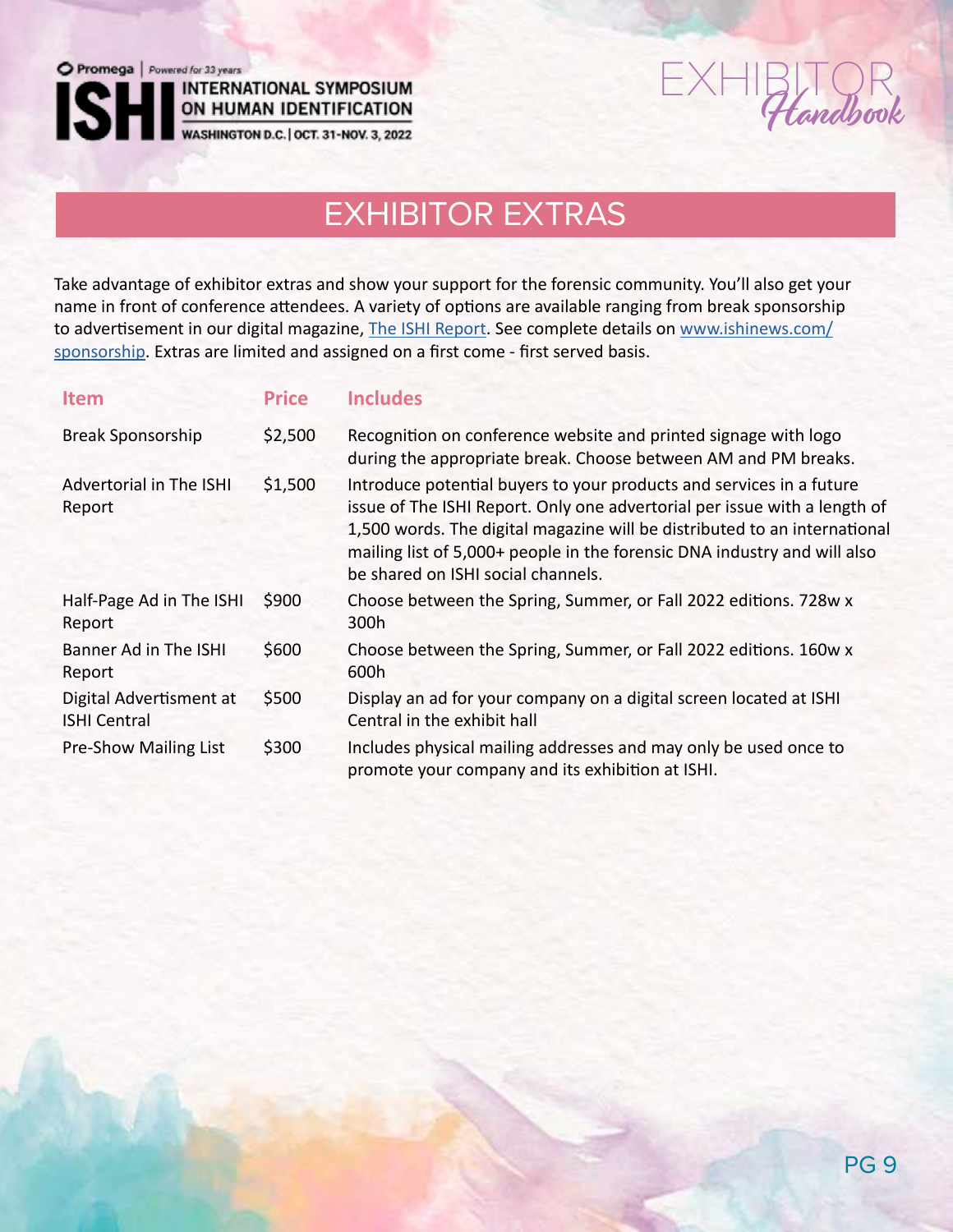ON HUMAN IDENTIFICATION<br>WASHINGTON D.C. | OCT. 31-NOV. 3, 2022

# $EXHIBITQR$

# VENDOR SHOWCASE

A limited number of Vendor Showcase slots will be concurrently scheduled from 5:30pm-7:30pm on Tuesday, November 1 and 7:00am-9:00am on Wednesday, November 2. The Vendor Showcase cost of \$2500 inlcudes a meeting room (maximum capacity ~150 depending on set up) and event listing on the conference website and mobile application. Additional costs for food and beverage or A/V requirements are the responsibility of the vendor.

Exhibitors may use this time to showcase their technologies, products, and/or services. The Vendor Showcases are only available to companies exhibiting at the Symposium and may not be shared by two companies, with the exception of parent & subsidiary companies (maximum of two companies per presentation).

Please submit a title and one paragraph description by July 15 indicating what the focus of your showcase will be. As space is limited, reservation is made on a first-come, first-served basis and payment must be received by Promega within 10 calendar days of purchase. In the event an exhibitor needs to cancel their reserved Vendor Showcase, they must notify Tara Luther, Marketing Specialist, in writing (email is acceptable) by July 15 to receive a full refund. It is the exhibitor's responsibility to confirm their cancellation has been received by Promega. Any cancellations made after this date will result in a forfeiture of payment.

# **HOTEL**

A block of rooms is available at Gaylord National, located at 201 Waterfront Street, National Harbor, Maryland 20745 for the reduced rate of \$269 + tax for single/double. Rooms must be reserved before the cut off day of September 29 and are subject to availability.

Book your rooms online through our website (www.ishinews.com) or by phone: 301-965-4000. Reference ISHI 33 to receive the group rate. Room reservations must be guaranteed by a major credit card. A one night deposit will be charged to your card upon booking. To receive a refund of your deposit, including credit card deposit transactions, Gaylord National must receive notice of cancellation from you at least five days before your arrival date.